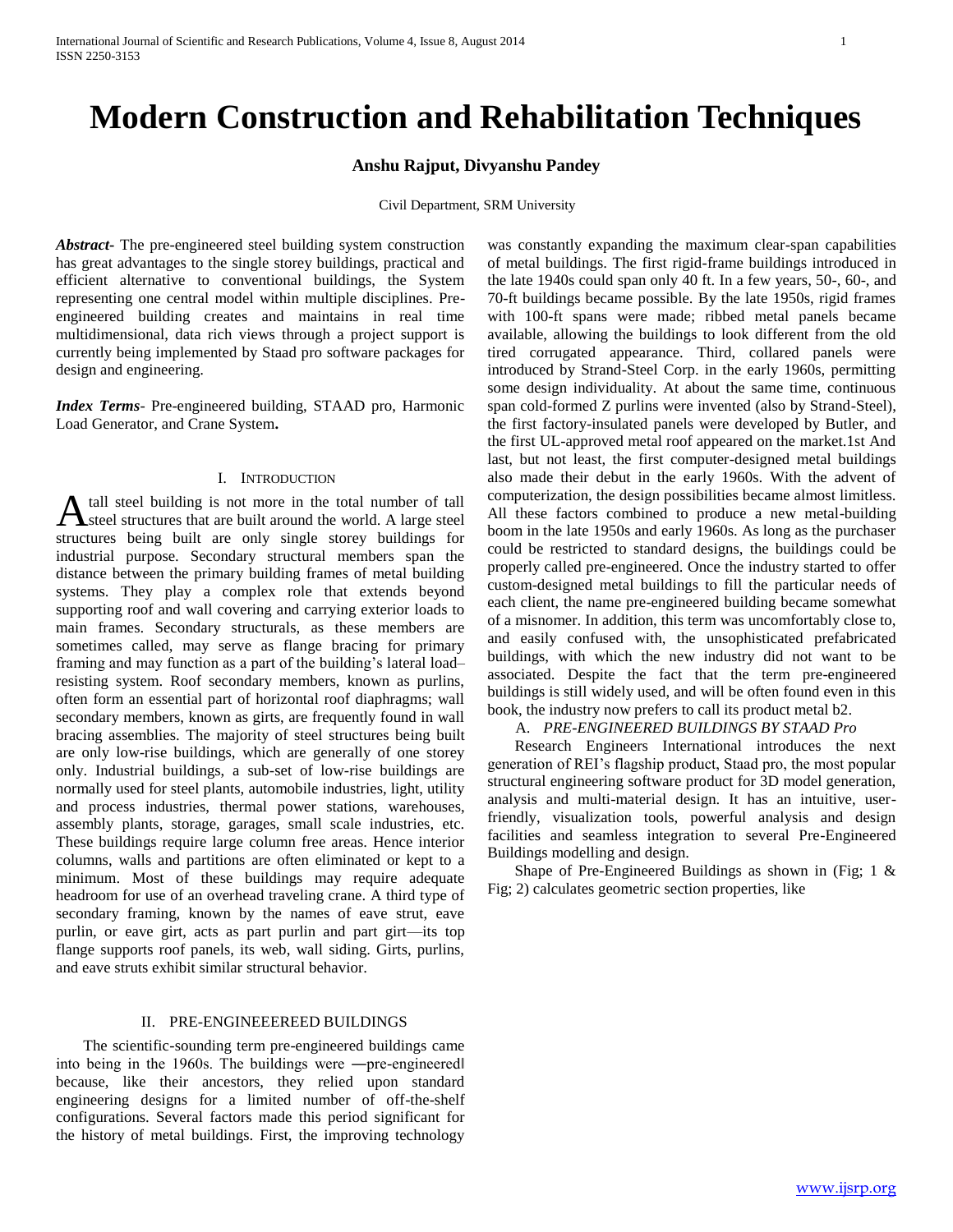International Journal of Scientific and Research Publications, Volume 4, Issue 8, August 2014 2 ISSN 2250-3153



**Fig; 1. Bending Moment Diagram from STAAD. Pro**

area, moment of inertia, etc. It handles multiple materials and composite sections. Shape of Pre-Engineered Buildings also performs advanced stress analysis, cracked analysis, and calculates the strength of Steel sections.Pre Engineered Building frames are normally tapered and often have flanges and webs of variable thickness along the individual members. The frame geometry matches the shape of the internal stress (bending moment) diagram thus optimizing material usage and reducing the total weight of the structure.

#### III. STAAD.PRO PROCEDURE FOR PRE-ENGINEERED BUILDINGS OVERVIEW

- "Concurrent Engineering" based user environment for model development, analysis, design, visualization and verification.
- Object-oriented intuitive 2D/3D graphic model generation.
- Pull down menus, floating toolbars, and tool tip help.
- Flexible Zoom and multiple views.
- Isometric and perspective views 3D shapes.
- Built-in Command File Editor.
- Simple Command Language.
- Graphics/Text input generation.
- State-of-the-art Graphical Pre and Post Processor.
- Joint, Member/Element, Mesh Generation with flexible user-controlled numbering.
- FPS, Metric or SI units.
- Presentation quality printer plots of Geometry and Results as part of run output.
- Compatible with Win95/98/NT
- GRAPHICS ENVIRONMENT:
- Model Generation
- Interactive Menu-driven Model Generation with simultaneous 3D display.
- 2D and 3D Graphic Generation using rectangular or polar coordinate systems.
- Segments of repetitive geometry may be used to generate complex structural models.
- Generate Copy, Repeat, Mirror, Pivot, etc. or quick and easy geometry generation.
- Quick/easy mesh generation.
- Comprehensive graphics editing.
- Graphical Specification and Display of Properties, Loadings, Supports, Orientations.
- Import AutoCAD DXF files
- Access to Text Editor.
- *B.Model Verification*
- 2D/3D drawings on screen as well as on plotter/printer.
- Full 3D shapes for Frames, Elements.
- Sectional views or views with listed members only.
- Isometric or any rotations for full 3D viewing.
- Display of Properties, Loadings, Supports, Orientations, Joint/Member numbering, Dimensions, Hidden line removed, etc.
- Plot manipulation according to the size, rotation, viewing origin and distance.

#### *C.STRUCTURAL ANALYSIS AND DESIGN*

 STAAD.Pro may be utilized for analyzing and designing practically for the Pre-Engineered Buildings. implements the Bending Moment, Axial Forces, Shear Forces, Torsion, Beam Stresses.

## *D.Static Method*

- Analysis based on state-of-the-art Matrix
- Rafter, Column, Tapered Sections, Rigid Frames, Purlins, Eave Hight.
- Full/Partial Moment Releases.
- Member Offset Specification.
- Fixed, Pinned and Spring Supports with Releases. Also inclined Supports.
- Automatic Spring Support Generator.
- P-Delta Analysis, Non-Linear Analysis with automatic load and stiffness correction. Multiple Analyses within same run.
- Active/Inactive Members for Load-Dependent structures.
- Tension-only members and compression-only members, Multi-linear spring supports.

*E.Dynamic / Seismic Analysis*

- Mass modeling, Extraction of Frequency and Mode shapes.
- Response Spectrum, Time History Analysis.
- Modal Damping Ratio for Individual Models.
- Harmonic Load Generator.
- Combination of Dynamic forces with Static loading for subsequent design.

*F.Secondary Analysis*

- Forces and Displacements at sections between nodes.
- .Maximum and Minimum force Envelopes.
- Load Types and Load Generation:
- Loading for Joints, Members/Elements including Concentrated, Uniform, Linear, Trapezoidal, Temperature, Strain, Support Displacement, Prestressed and Fixed-end Loads.
- Global, Local and Projected Loading Directions.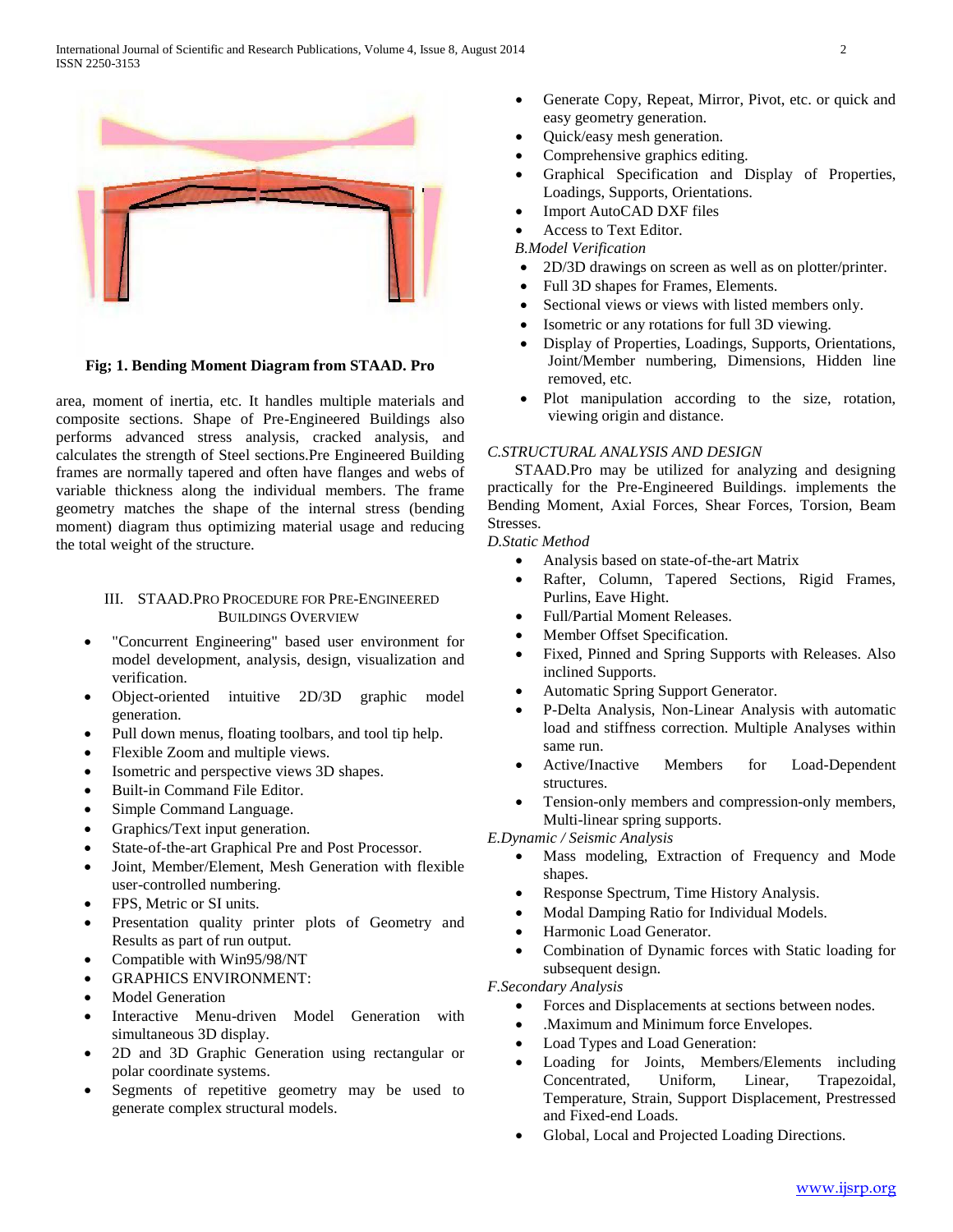- Uniform or varying Element Pressure Loading on entire or selected portion of elements.
- Floor/Area Load converts load-per-area to member loads based on one-way or two-way actions.
- Automatic Moving Load Generation as per standard AASHTO or user-defined loading.
- UBC 1997.AIJ/IS 1893/Cypriot Seismic Load Generation.
- Automatic Wind Load Generation

 Planning of the PEB buildings (low rise metal buildings and arranging different building components is a very important step for the designer before proceeding with the design of each component.

 The Following building configurations are significantly affecting the building Stability and Cost:-

- Main Frame configuration (orientation, type, roof slope , eave height)
- Roof purlins spacing
- wall girts (connection & spacing)
- End wall system
- Expansion joints
- Bay spacing
- Bracing systems arrangement
- Mezzanine floor beams/columns (orientation & spacing)
- Crane systems

 Some of the above configurations are generally optimised of Pre Engineered Building are outlined. Columns, Rafters, Frames, (Hot Rolled/Built up Sections) Secondary Members – Bracings, Purlins, Girts, (Cold Formed Sections) Roof & Wall Cladding. Figures are given below which gives the idea of the proposed structure:



 Roofing, Cladding, Sand witched Panels, Flashings (Ridge, Gutter etc,.

#### *Main Frame Configuration*

 The various types of Main frame for the basic supporting component in the PEB systems; main frames provide the vertical support for the whole building plus providing the lateral stability for the building in its direction while lateral stability in the other direction is usually achieved by a bracing system. The width of the building is defined as the out-to-out dimensions of girts/eave struts and these extents define the side wall steel lines. Eave height is the height measured from bottom of the column base plate to top of the eave strut. Rigid frame members are tapered using built-up sections following the shape of the bending moment diagram. Columns with fixed base are straight. Also the interior columns are always maintained straight.

*Main frame orientation*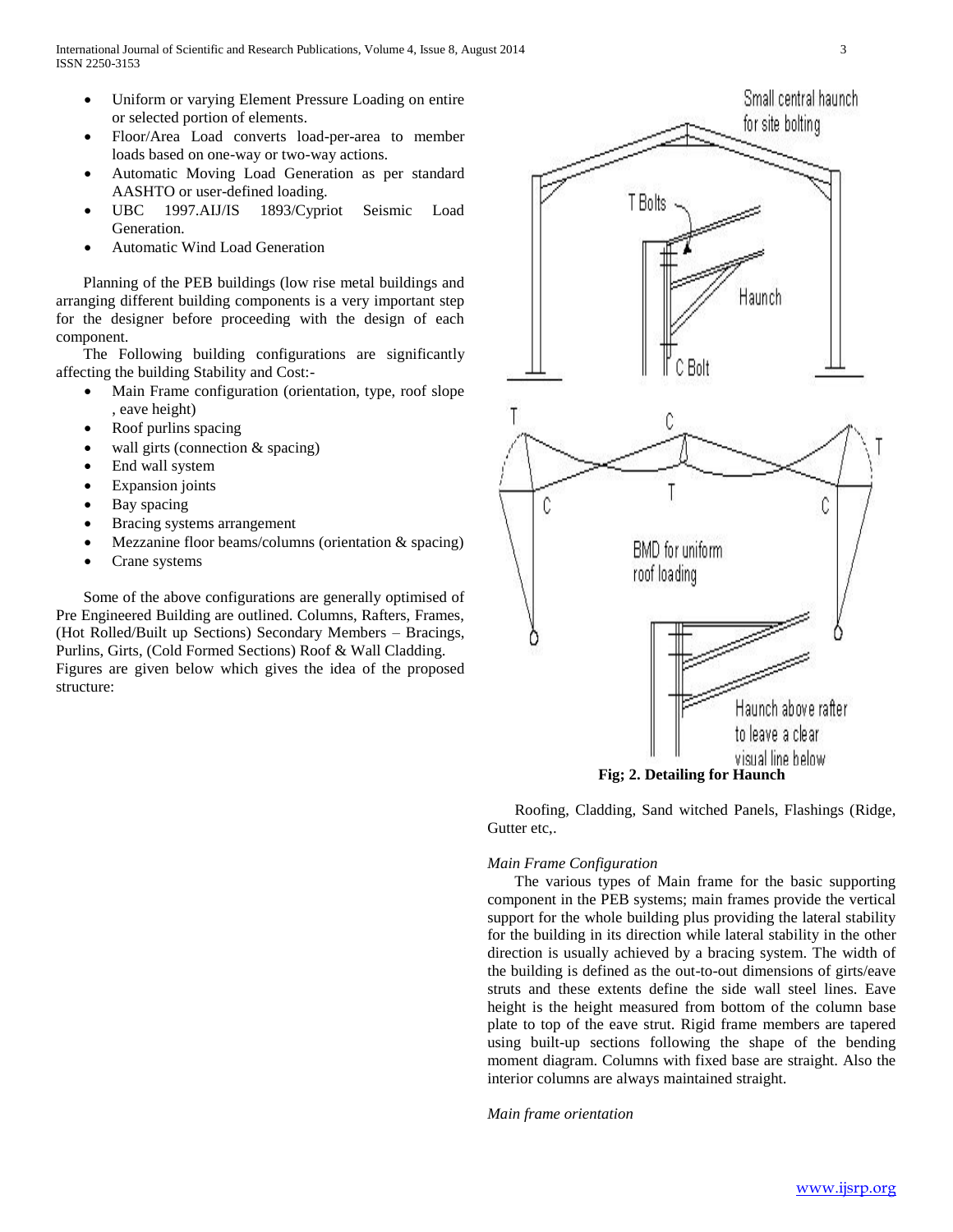Building should be oriented in such a way that the length is greater than the width. This will result in more number of lighter frames rather than less number of heavy frames, this also will reduce the wind bracing forces results in lighter bracing systems.

#### *Main frame types*

 There are several types of main frames used in PEB buildings, the choice of the type of main frame to be used is dependent on:-

- Total width of the building.
- The permitted spacing between columns in the transversal direction according to customer requirements and the function of the building.
- The existence of sub structure (RC or masonry)
- The architectural requirements of the customer specially the shape of the gable.
- The type of rain drainage (internal drainage availability).
- Any customer special requirements.

#### *Building type Primary framing system*

- depth built-up —II section, with the large depths in areas of higher stress according to the Bending Moment Diagram;
- Secondary structural members (roof purlins, eave struts and wall girts) which are light weight cold-formed ―Z‖ and ―C‖ shaped members or open web steel joists;



Roll formed profiled sheeting (roof and wall)

 The entire primary framing members and secondary structural members are pre-sheared, pre-punched, pre-drilled, pre-welded and pre-formed in the factories before shipping to site for erection are shown in Fig: 3. Quality of building part is assured as buildings are manufactured completely in the factory under controlled conditions. At the job site, the pre-fabricated components are then fixed and jointed with bolt connections. Saving of material on low stress area of the primary framing members makes Pre-engineered Buildings more economical than conventional steel buildings especially for low rise buildings spanning up to 60.0 meters with eave heights up to 30.0 meters. Furthermore, Pre-engineered Building system focuses on using pre-designed connections and pre-determined material stock to design and fabricate the building structures, thus significantly reduces the time for design, fabrication and installation.

 Pre-engineered Buildings can be fitted with different structural accessories including mezzanine floors, crane runway beams, roof platform, catwalk and aesthetic features such as canopies, fascia's, interior partitions etc. The buildings are made water proof by use of standing seam roof system, roof drainage components and trims. This is a very versatile building system and can be furnished internally to serve any functions, and accessorized externally to achieve unique and aesthetically pleasing architecture designs, making it ideal for application such as factories, warehouses, workshops, showrooms, supermarket etc.

#### IV. TYPICAL PRE-ENGINEERED STEEL STRUCTURES

 The Pre-engineered steel structures shown in Fig: 4 are design for resistant to moisture, adverse weather conditions, earthquakes, termites and fire that provide you with lifelong durability, safety and very low cost-maintenance. Pre-engineered steel building is very simple and economical with the necessary Architectural, Engineering and Construction with pre-engineered steel buildings**.** Assuming that a metal building system is selected for the project at hand, the next milestone is choosing among the available types of pre-engineered primary framing. Proper selection of primary framing, the backbone of metal buildings, goes a long way toward a successful implementation of the design steps to follow. Some of the factors that influence the choice of main framing include:



- Dimensions of the building: width, length, and height
- Roof slope